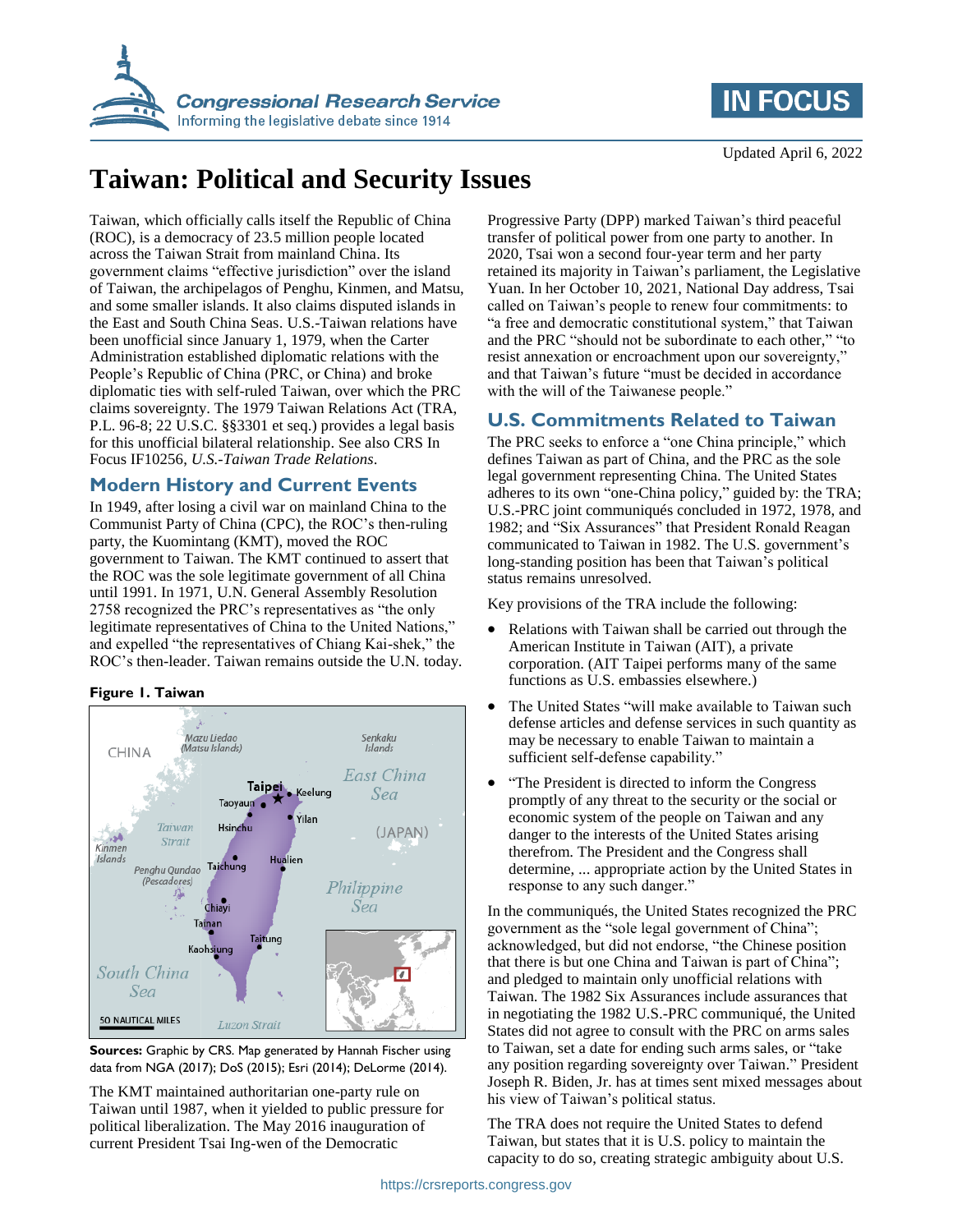actions in the event of a PRC attack on Taiwan. Some observers, including some Members of Congress, have advocated abandoning the strategic ambiguity policy in favor of a clear U.S. commitment to defend Taiwan.

#### **Cross-Strait Challenges**

The PRC maintains that mainland China and Taiwan are parts of "one China" whose sovereignty cannot be divided. The PRC's 2005 Anti-Secession Law commits Beijing to working toward "peaceful unification" with Taiwan. It states, however, that in the case of Taiwan's "secession" from China, or if the PRC concludes that possibilities for peaceful unification have been exhausted, "the state shall employ non-peaceful means and other necessary measures to protect China's sovereignty and territorial integrity." In a November 2021 virtual meeting with President Biden, PRC leader Xi Jinping said, "We have patience and will strive for the prospect of peaceful reunification with utmost sincerity and efforts." He warned, however: "should the separatist forces for Taiwan independence provoke us, force our hands or even cross the red line, we will be compelled to take resolute measures." He did not define "red line."

Beijing cut off communication with Tsai's government in 2016, citing her unwillingness to endorse a formula known as "the 1992 consensus." The consensus stipulates that the KMT and the CPC agreed that Taiwan and mainland China are parts of "one China," without agreeing on what "China" means. In November 2021, the PRC government announced that it had placed Taiwan's premier, foreign minister, and parliamentary speaker on a blacklist, barring their affiliated institutions from cooperating with PRC entities and their financial supporters from doing business in the PRC.

Taiwan is the primary focal point of PRC military modernization and strategy. For decades, Taiwan's military was more advanced than China's and unquestionably able to deter a PRC invasion. As China's air, naval, missile, and amphibious forces have become more capable, the balance of power across the Taiwan Strait has shifted significantly in the PRC's favor. In June 2021 testimony, Chairman of the Joint Chiefs of Staff General Mark A. Milley stated that Xi has challenged China's military to develop the capability to take Taiwan by 2027. Concerns about whether or when the PRC could attack Taiwan have become more acute as PRC military operations near Taiwan have become more sophisticated and frequent. China's armed forces regularly conduct exercises near Taiwan that showcase the kinds of capabilities they likely would employ in a cross-Strait conflict. Chinese military aircraft have conducted more than 1,400 air sorties into Taiwan's Air Defense Identification Zone since September 2020.

The PRC government has sought to isolate Taiwan internationally. Since 2016, 9 former Taiwan diplomatic partners have switched diplomatic recognition to the PRC, leaving Taiwan with 14 diplomatic partners. Taiwan maintains unofficial offices in an additional 59 countries, though the PRC insists that these offices not include the word "Taiwan" in their names. In 2021, the PRC downgraded diplomatic ties with Lithuania and imposed a de facto trade embargo against the country after it allowed Taiwan to open a "Taiwanese Representative Office" there. The PRC has worked to exclude Taiwan from international

organizations, including by blocking Taiwan's attendance as an observer at annual World Health Assembly meetings.

Taiwan is attempting to make itself resilient to PRC economic, political, diplomatic, and military coercion. Taiwan's asymmetric military strategy aims to deter, and if necessary, defeat PRC attacks. Taiwan's military is professional and technologically advanced, but it enjoys less than one-tenth the budget of the PRC's military and faces equipment, readiness, and personnel challenges. The Tsai Administration is pursuing new policies intended to harden the island's defenses, bolster its image on the international stage, and combat PRC influence operations.

### **U.S. Policy Responses**

Senior Biden Administration officials have repeatedly raised concerns about the PRC's "continued military, diplomatic, and economic pressure against Taiwan." According to the White House's readout of the Biden-Xi virtual meeting, Biden underscored "that the United States strongly opposes unilateral efforts to change the status quo or undermine peace and stability across the Taiwan Strait."

Recent administrations have sought to help Taiwan retain its remaining diplomatic relationships and expand its unofficial ones, although some observers criticize punitive U.S. actions against countries severing diplomatic relations with Taiwan as ineffective or even counterproductive. The U.S. and Taiwan involve like-minded governments in cohosting workshops under the U.S.-Taiwan-Japan Global Cooperation and Training Framework. The State Department in April 2021 issued new guidelines to federal agencies pursuant to the Taiwan Assurance Act of 2020 (P.L. 116-260) that encourage working-level meetings with Taiwan counterparts in federal buildings.

The United States terminated its Mutual Defense Treaty with Taiwan in 1980, but engages in security cooperation with Taiwan, most concretely through arms sales. The vast majority of Taiwan's arms imports are from the United States, and the island is among the top recipients of U.S. Foreign Military Sales (FMS). As of December 2021, 32 active duty U.S. military personnel were deployed to Taiwan. The two militaries also conduct regular dialogues, training, and other cooperative security activities. The U.S. Navy conducts near-monthly transits of the Taiwan Strait.

Taiwan generally enjoys widespread congressional support. As PRC coercion against Taiwan has intensified in recent years, many Members have introduced legislation aiming to support Taiwan's international engagement, boost U.S.- Taiwan economic and cultural engagement, and enhance Taiwan's security; some Members have signaled support through congressional delegations (Beijing has strongly condemned these visits). Members of Congress, and U.S. policymakers and experts more generally, disagree at times—with each other, and with counterparts in Taiwan about how Taiwan can most effectively defend itself. Some argue Taiwan must focus more on developing so-called asymmetric, instead of conventional, capabilities. Some Members have introduced legislation that would expand U.S. influence over Taiwan's defense strategy by incentivizing Taiwan to procure U.S.-approved arms.

**Susan V. Lawrence**, Specialist in Asian Affairs **Caitlin Campbell**, Analyst in Asian Affairs